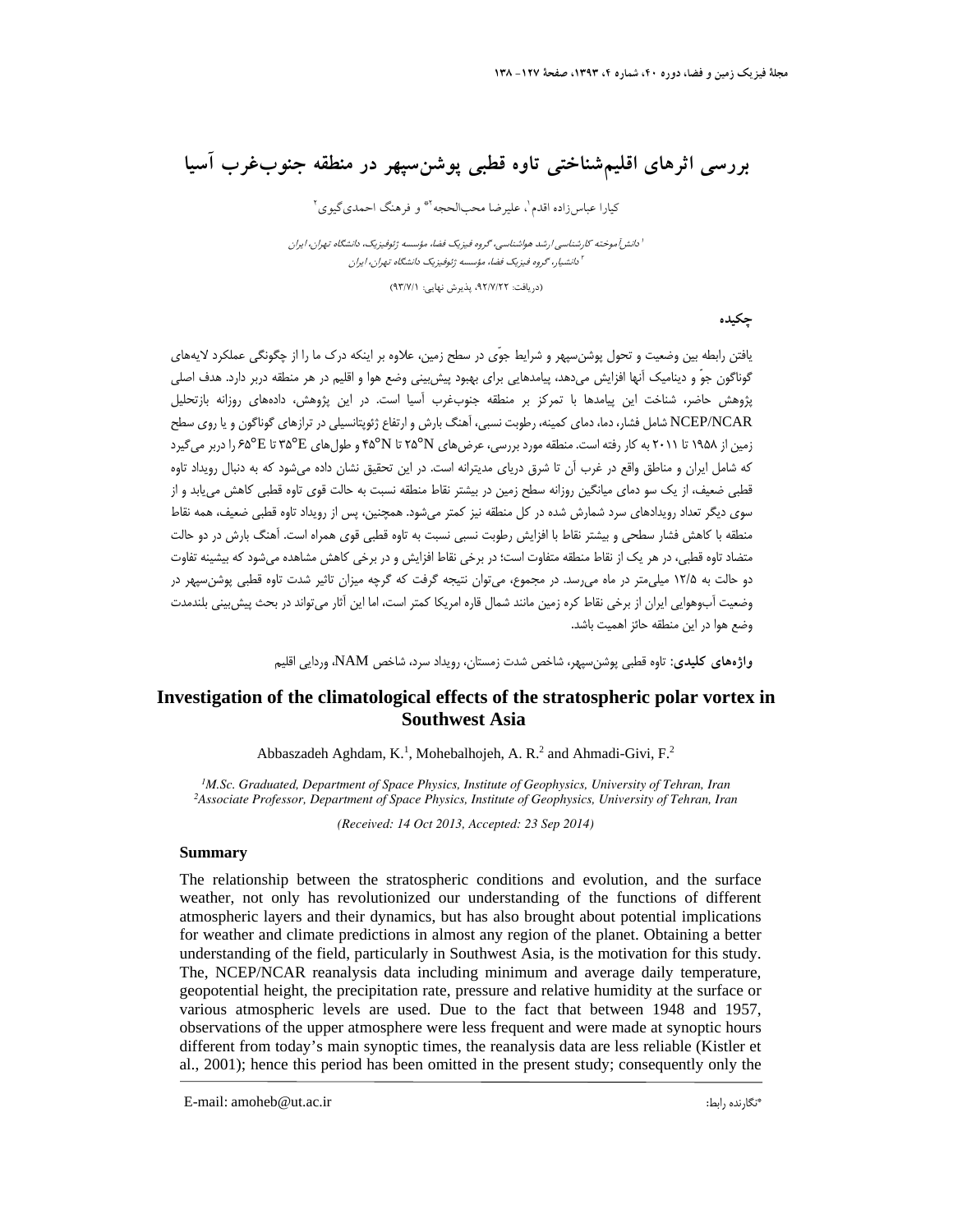data from 1958 to 2011 were used. The study region consists of an area between 25-45°N and longitudes 35-65°E, which includes Iran and extends westward to the Mediterranean Sea. The grid points are 2.5 degrees apart in both longitude and latitude. In a procedure similar to that of Thompson et al. (2002), the mean daily surface temperature and the frequency of cold events are compared in a 60-day interval, following weak and strong vortex conditions. A cold event is defined as a day in which the minimum temperature falls more than one standard deviation beneath the January to March (JFM) climatological mean. The stratospheric polar vortex is called weak or strong when the absolute value of the daily geopotential height anomaly at 10 hPa, averaged from 60- 90°N, is more than twice the JFM climatological standard deviation. Other variables such as relative humidity at 850 hPa, surface pressure, the precipitation rate and temperature anomaly are also compared during these intervals. For each day, in evaluating the temperature anomaly and its standard deviation, use is made of the climatological mean value for the month that the day is in it. Values of a winter severity index (Thompson et al., 2002) are calculated and compared for every winter day using 54 years of temperature data in the two cases of weak and strong polar vortex. The index is proportional to the standardized squared minimum daily temperature and is nonzero if and only if the latter temperature is below a specified threshold value. The winter severity index is averaged over all grid points within our domain of study. A randomization test is used to estimate the significance of the differences observed in the number of cold events after the weak and strong vortex conditions.

It is shown in weak vortex events, daily mean surface temperatures decrease compared to the strong vortex conditions in most parts of the under study region, however cold events become less frequent. Exceptions are two distinct locations in the east and northwest part of the country which appear to have higher daily mean temperatures following the weak vortex conditions. Also, the entire region shows a decrease in surface pressure relative to the strong events for which it can reach up to 30 hPa in some parts including a region located in the southwest of Iran. Weak vortex events are followed by higher relative humidity conditions in most parts of the region— the enhancement reaches six percent at certain areas— which may be linked to the aforementioned drop in surface pressure. The difference in precipitation rate following weak and strong vortices varies from one part of the region to another, showing both increases and decreases, with a maximum absolute value of 12.5 millimeters per month. A positive temperature anomaly differenceis identified in almost the entire region, in agreement with the expectations the frequency and magnitude of positive and negative temperature anomalies. The performed randomization test reveals a confidence level of 92 to 99 percent for the observed differences between the frequency of cold events after the weak and strong vortex conditions depending on the severity of events. The winter severity index also confirms previous findings regarding the frequency of cold events following weak and strong vortices, demonstrating a higher value in almost every winter day for the case of a strong vortex compared to its climatological mean value and the weak vortex conditions.

Although the strength of the stratospheric polar vortex has a less dramatic impact on the study region compared to regions like northern parts of Asia and North America, the current study reveals patterns of weather and climate variability related to the polar vortex conditions in the region which can have important implications for long-term forecasting purposes.

**Keywords**: Stratospheric polar vortex, Winter severity index, Cold event, NAM index, Climate variability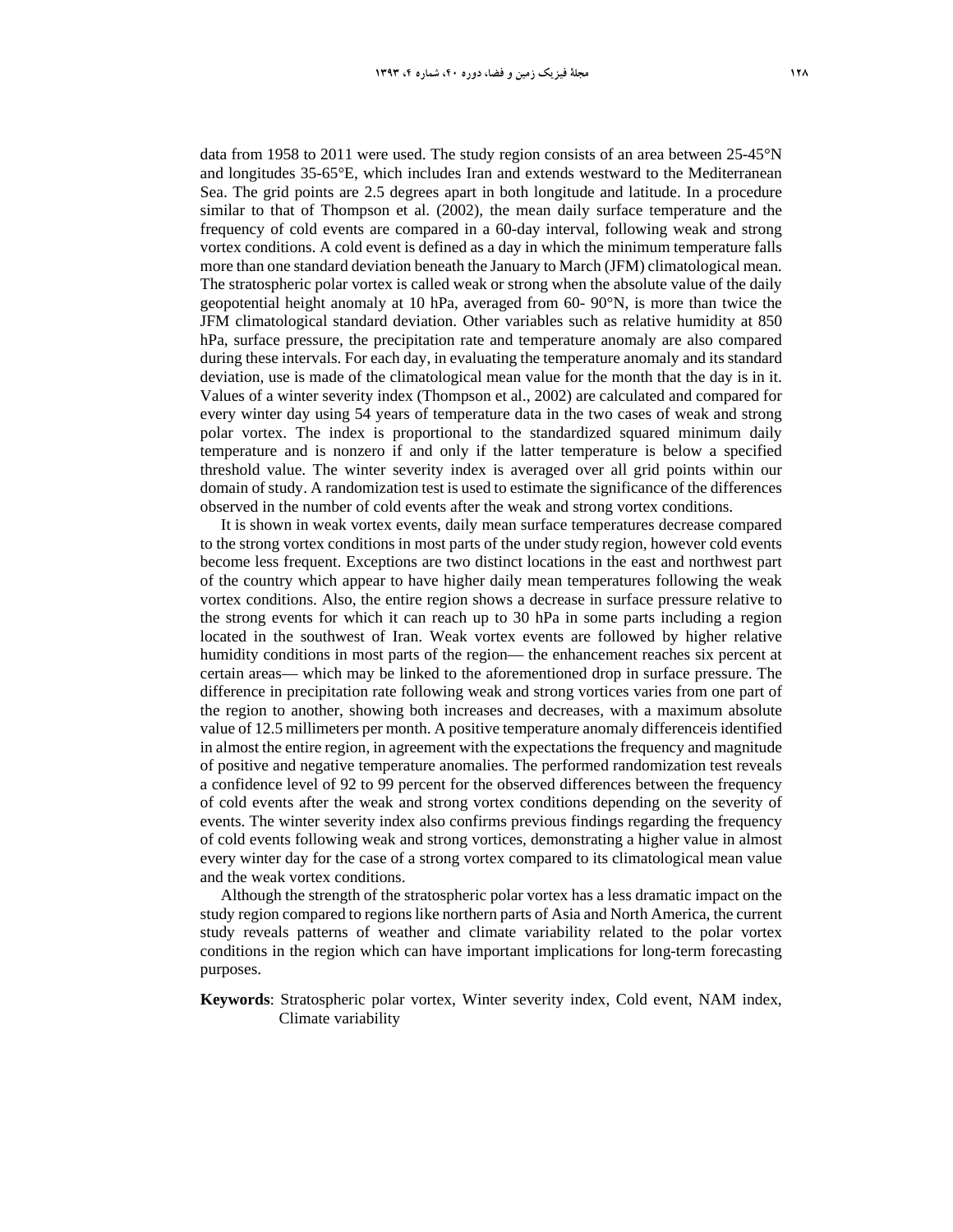**1 مقدمه** 

از دهه 1980 با كشف حفره اُزن جنوبگان و آشكار شدن نقش تاوه قطبي پوشنسپهري در تشكيل آن، توجه پژوهشگران بهاين تاوه بهميزان زيادي افزايش يافت.دردو الي سه دهه گذشته پژوهشهاي متعددي براي درك بهتر ساختار و ديناميك تاوه قطبي با استفاده از دادههاي مشاهداتي ومدلها صورت گرفته است (مثلاًواف، 1997؛ واف ورندل، 1999؛رونگوواف، 2004؛ اسلرواسكات، 2005؛ چارلتون و پولواني، 2007). در سالهاي اخير نتايج بررسيهاي بسياري حاكي از آن است كه تاوه قطبي ميتواند بر وضعيت جوّي و اقليمي وردسپهر تاثيرگذار باشد؛ ازاينروانگيزهوعلاقه بيشتري نسبت به موضوع تاوه قطبي پوشنسپهر معطوف شده است (واف و پولواني،  $(1 \cdot 1)$ 

تصور قديمي در باره پوشنسپهر آن بوده است كه اين لايه از جو،ّ بهطور منفعل پذيراي انرژي و امواج ايجاد شده از پديدهها و سامانههاي جوّي در وردسپهر است (بالدوين وهمكاران، 2003). بااينحال پژوهشهاي دهه اخير (مانند بالدوين ودانكرتون، 1999؛ نورتون، 2003؛رونگوواف، 2004) اين ديدگاه را ً كاملا دگرگون ساخته است و به نظر ميرسد كه پوشنسپهر نيز در كنار وردسپهر فعالانه در تعيين وضع هوا و اقليم سطح زمين سهم دارد. بهعلاوه، برداشت عمومي آن است كه پيشبينيپذيري وردسپهر در مقياسهاي زماني فراتر از دو هفته، از راه شناخت دقيق الگوهاي تغيير سامانه جفتشده جو-ّاقيانوس، مانند نوسان مادن-جولين حاصل ميشود (جونز و همكاران، 2004؛ شوكلا، 1998). حالآنكه از پژوهشهاي اخير چنين بر ميآيد كه پيشبينيپذيري وردسپهر براي بازههاي زماني طولانيترممكن است با بررسي جفتشدگي ديناميكي بين گردشهاي وردسپهر و پوشنسپهر نيز بهدست آيد (تامپسون و همكاران، 2002).

پيبردن دقيق به نحوه تاثير پوشنسپهر بر لايه جوّي

زيرين آن، نه فقط ميتواند در بهبود پيشبيني وضع هوا در مقياسهاي زماني ماهانه و فصلي موثر باشد، بلكه به پيشبيني بهتر اثرات اقليمي افزايش گازهاي گلخانهاي، كاهش اُزن درپوشنسپهروتغييرات ديگراز جملهتغييردر وضعيت خورشيد و آتشفشانها نيز منجر شود (بالدوين و همكاران، 2003).

مدهاي حلقوي (Annular Modes) كه در دو نيمكره شمالي و جنوبي بهاختصار NAM و SAM ناميده ميشوند، الگوهاي غالب وردايي در وردسپهر و پوشنسپهر در عرضهاي برونحارهاي هستند. ازآنجاكه بخش اصلي وردايي پوشنسپهر در اين عرضها به تاوه قطبي مربوط است، شاخص NAM و SAM در تراز فشاري hPa 10 سنجهاي تقريبي از شدت تاوه قطبي پوشنسپهري است، به گونهاي كه شاخص مثبت با تاوهاي قوي و شاخص منفي با تاوهاي ضعيف مطابقت دارد. در سطح زمين، NAM) كهبه آن «نوسان شمالگان» (Oscillation Northern (نيز گفته ميشود) بهصورت رابطهاي معكوس بين شدت جريان مداري در عرضهاي حدود 55 درجه و 35 درجه شمالي است. در شرايطي كه شاخص NAM مثبت وبزرگ است، فشار سطح دريادرقطب كم است وبادهاي غربي شديد در عرض حدود 55 درجه شمالي وجود دارد؛ حالآنكه فشار سطحي در عرضهاي مياني زياد است و بادهاي عرض 35 درجه شمالي ضعيف ترند. شاخص NAM منفي با قدر مطلق بزرگ، با شرايط معكوس آنچه گفته شد، همراه است. پوشنسپهر بيشتر تاثير خود بر هواي وردسپهر را در طي زمستان نيمكره شمالي وبهار نيمكره جنوبي اِعمال ميكند. در زمانهايي كه شاخص NAM منفي است، در بيشتر قسمتهاي امريكاي شمالي، اروپاوآسيادماي هواي سطح زمين، نسبت به حالت NAM مثبت، كمتر است و رويدادهاي بسيار سرد به دفعات بيشتري رخ ميدهند (تامپسون و والاس، 2001). پژوهشهاي متعددي سعي در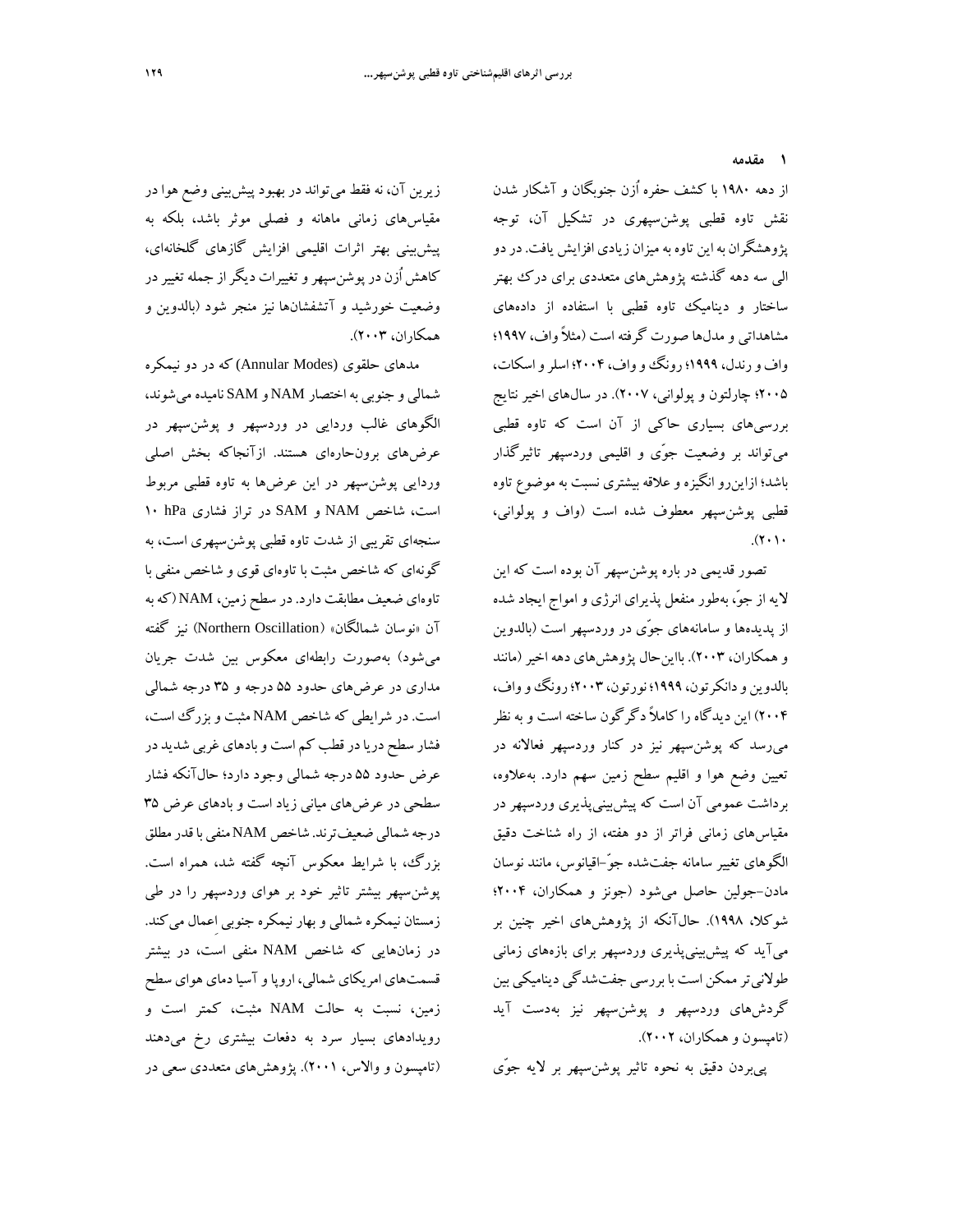شناخت چگونگي اين تاثير در مناطق گوناگون دو نيمكره شمالي و جنوبي داشته (مانند تامپسون و همكاران، 2002؛ جيلت و همكاران، 2006) و توانستهاند تصويري كلي از وضع هوا به دنبال رويدادهاي تاوه قطبي ضعيف و قوي بهدست دهند. بااينحال كمبود اساسي در زمينه شناخت رابطه اقليمي بين وضعيت جوّي در منطقه ايران با پديدههاي پوشنسپهري احساس ميشود. در پژوهشي كه بهتازگي ميرركني (1389) عملي ساخته است، نقش پوشنسپهر در بيهنجاريهاي دو زمستان 1386 و 1388 در منطقه ايران موردبررسي قرار گرفتهاست. هدف ازاين پژوهش،دست يافتن به نماي كليتر تاثيرات پوشنسپهر بر اقليم در منطقهاي شامل ايران است.

**2 دادهها و روش كار** 

در پژوهش حاضر، از دادههاي روزانه بازتحليل NCAR/NCEP) كلني و همكاران، 1996) شامل ميدانهاي فشار، دما و دماي كمينه، رطوبت نسبي، آهنگ بارش و ارتفاع ژئوپتانسيلي در ترازهاي فشاري متفاوت و روي سطح زمين (ارتفاع 2 متر) استفاده شده است.

بسياري از دادههاي بازتحليل NCAR/NCEP مانند ارتفاع ژئوپتانسيلي، دما و رطوبت نسبي ترازهاي گوناگون و همچنين فشار سطحي در شبكهاي روي كره با تفكيك افقي 2/5×2/5 درجه در دو راستاي طول و عرض جغرافيايي موجود است. دادههاي ميانگين روزانه دماي سطح (ارتفاع دومتر)، دماي كمينه روزانه سطح (ارتفاع دو متر) و آهنگ بارش روي سطح از جمله دادههايي هستند كه روي شبكه گاوسي موجودند. شبكه گاوسي مربوط به اين دسته ازدادههاي NCAR/NCEP ازنوع 62T است كه در تحقيق حاضربه شبكه معمولي (شبكه ذكر شده در بالا) تبديل شده است.

بين سالهاي 1948 تا 1957 ديدبانيهاي كمتري براي دادههاي جوّ بالا عملي ميشد و اين مشاهدات سه ساعت

ديرتر از زمان همديدي اصلي فعلي و اكثراً در نيمكره شمالي صورت ميگرفت. يعني دادههاي قابل دسترس ورودي در آن دوره زماني مربوط به ساعتهاي ۰.۳ ،۹ 15 و 21 بود كه در حالحاضر از راه پيشبيني براي ساعتهاي ،00 ،06 12 و 18 بهدست آمدهاند. بنابراين بازتحليل در آن دوره كمتر از سال هاي بعدي قابل اعتماد است (كيستلر و همكاران، 2001). بدين علت، در اين پژوهش از دادههاي بازتحليل 1958 به بعد (تا سال 2011) استفاده شده است.

پژوهش حاضر، روشي مشابه روش تامپسون و همكاران (2002) را دنبال ميكند؛ بدينترتيب كه مقادير ميانگين روزانه دماي هواي سطح و بسامد وقوع رويدادهاي سرد در طي بازه زماني 60 روزه پس از رويدادهاي تاوه قطبي پوشنسپهري ضعيف و قوي با يكديگر مقايسه مي شود. روز شروع رويداد تاوه ضعيف و قوي، روزي است كه قدر مطلق مقاديربيهنجاري روزانه ارتفاع ژئوپتانسيلي hPa 10 (نسبت به ميانگين اقليمي ژانويه تا مارس) كه بين عرضهاي جغرافيايي N60° تا N90° ميانگينگيري شده است، از دو برابر انحراف معيار (اقليمي) ژانويه تا مارس بيشتر شود (طبيعي است كه اين بيهنجاريها براي تاوه ضعيف مثبت و براي تاوه قوي منفي خواهند بود). در محاسبه ميانگينها و انحراف معيارهاي اقليمي، دادههاي ژانويه تا مارس در كل دوره 54 ساله مورد بحث به كار رفتهاند.

در اين تحقيق، فقط تاريخ رويدادهاي قوي يا ضعيفي در نظر گرفته ميشود كه با رويداد قبل از خود حداقل 60 روز فاصله داشته باشند؛ يعني رويدادهايي كه در اين فاصله زماني رخ ميدهند، در نظر گرفته نميشوند. گرچه اين بررسي با دادههاي همه روزهاي سال صورت ميپذيرد، ولي ازآنجاكه در استاندارد كردن دادهها (براي محاسبه ميانگين و انحراف معيار) از مقادير اقليمي ژانويه تا مارس استفاده ميشود، همه رويدادهاي سرد و رويدادهاي تاوه ضعيف يا قوي در فصل زمستان قرار ميگيرند.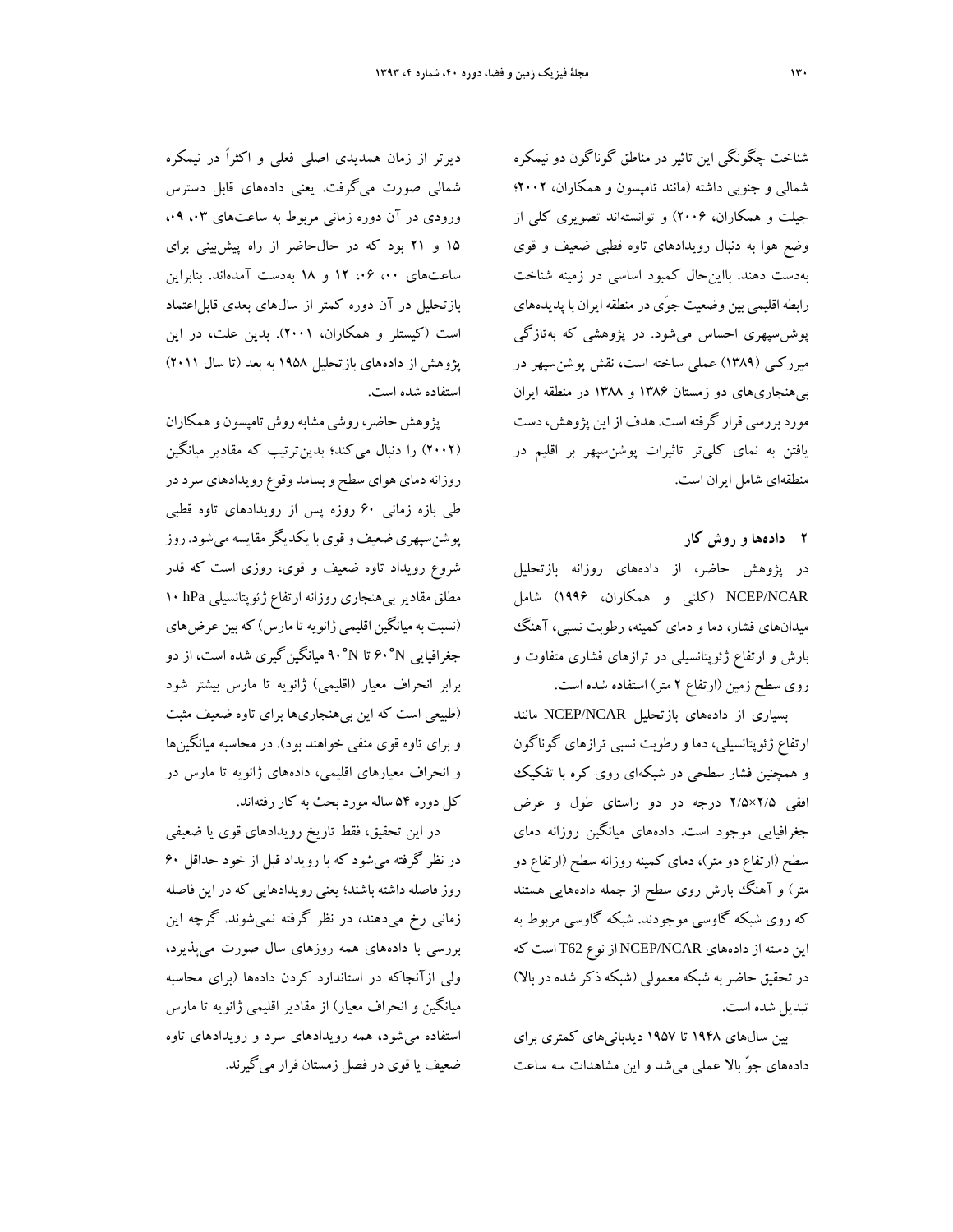رخداد بيهنجاريهاي بزرگ در شدت تاوه قطبي پوشنسپهر، بيهنجاريهايي مشابه در وردسپهر پديدار ميشود (بالدوين و دانكرتون، 1999) كه ميزان دوام آن، با مدت دوام بيهنجاريهاي تاوه قطبي يعني حدود 60 روز، مطابقت دارد (بالدوين و دانكرتون، 2001). انتخاب بازه زماني 60 روزه در اين تحقيق نيز تا حد زيادي بر همين اساس صورت گرفته است.

در ابتداي كار، در همه رويدادهاي تاوه قوي، دماي ميانگين در بازه زماني 60 روزه بعد از هر رويداد، محاسبه و در مورد كل رويدادهاي قوي صورت گرفته، ميانگين گيري شده است. همين فرايند براي همه رويدادهاي تاوه ضعيف صورت گرفته و در نهايت، دماي ميانگين روزانه مربوط به حالت قوي از حالت ضعيف كم و حاصل رسم شده است. اين كاربرايآهنگبارش وفشاردر سطح زمين، رطوبت نسبي در تراز hPa 850 و بيهنجاري استاندارد شده دماي سطحي نيز صورت گرفته است.

در مرحله بعد تعداد رويدادهاي سرد در بازه زماني 60 روزه بعد از رويداد تاوه قطبي ضعيف و قوي در سالهاي متفاوت و همه نقاط منطقه مورد بررسي، شمارش شده است. رويداد سرد به روزي اطلاق ميشود كه دماي كمينه در آن روز دستكم يك انحراف معيار كوچكتر از ميانگين ژانويه تا مارس (JFM (باشد. بهاينترتيب مقايسه تعداد رويدادهاي سرد بعد از رويداد تاوه قطبي ضعيف و قوي امكانپذيرميشود.

در نهايت با تعريف يك شاخص ساده به شيوه تامپسون و همكاران (2002) در هر روز، شدت سرماي زمستان براي هر نقطه روي زمين بهصورت رابطه (1) سنجيده ميشود:

- WSI (**x**, *t*) =  $T'^2$  درحالت  $T' < -\sqrt{2}$  (۱) wsi  $(\mathbf{x}, t) = 0$  درحالت  $T' \ge -\sqrt{2}$
- Winter Severity ) "شاخص شدت زمستان" ( Winter Severity

در نقطه  ${\bf x}$ و زمان t و T' دماي كمينه روزانه است Index كه با ميانگين و انحراف معيار اقليمي مربوط به JFM استاندارد شده است. اين شاخص فقط تحتتاثير رويدادهاي بسيار سرد است و مقدار آن با افزايش شدت رويداد سرد بهصورت غيرخطي بزرگ ميشود. بنابراين، اين شاخص وزن بزرگي براي رويدادهاي به شدت سرد قائل ميشود. چون در محاسبه wsi از مقادير ميانگين و انحراف معيار ژانويه تا مارس استفاده ميشود، اين شاخص داراي وابستگي فصلي شديدي است، بهطوريكه مقادير بيشينه آن در اواسط زمستان رخ ميدهد و دامنه آن وابستگي مكاني شديدي ندارد. براي آنكه شاخص واحدي براي سرماي زمستان در سراسر يك منطقه (يا مجموعهاي شامل چند ايستگاه پراكنده) داشته باشيم، با ميانگينگيري از (wsi (x, t) براي كل نقاط موردنظر، شاخص (WSI (t بهدست مي آيد. بنابراين روند كار براي محاسبه اين شاخص بدين ترتيب است كه براي هر نقطه، اگر بيهنجاري استاندارد شده دماي كمينه روزانه در بازه زماني 60 روزه پس از هريك از رويدادهاي تاوه قطبي ضعيف و قوي از 2√− كمترباشد، مربع آن ودرغيراين صورت مقدار صفر درحكم شاخص wsi مربوط بهآن روززمستان درآن نقطه در نظر گرفته ميشود. براي هر روز زمستان از دسامبر تا آخر مارس، مقادير شاخص wsi سالهاي گوناگون ميانگينگيري ميشود، سپس ميانگين آن روي همه نقاط شبكه در منطقه موردنظر بهدست ميآيد و بهاينترتيب، شاخص WSI براي هر روز زمستان در دو حالت تاوه ضعيف و قوي رسم ميشود.

**3 رويدادهاي تاوه قطبي ضعيف و قوي**  در جدول 1 رويدادهاي تاوه قطبي ضعيف و قوي از 1958 تا 2011 آورده شده است. همانگونه كه مشاهده ميشود، 33 رويداد مربوط به تاوه قوي و 39 رويداد از نوع ضعيف است.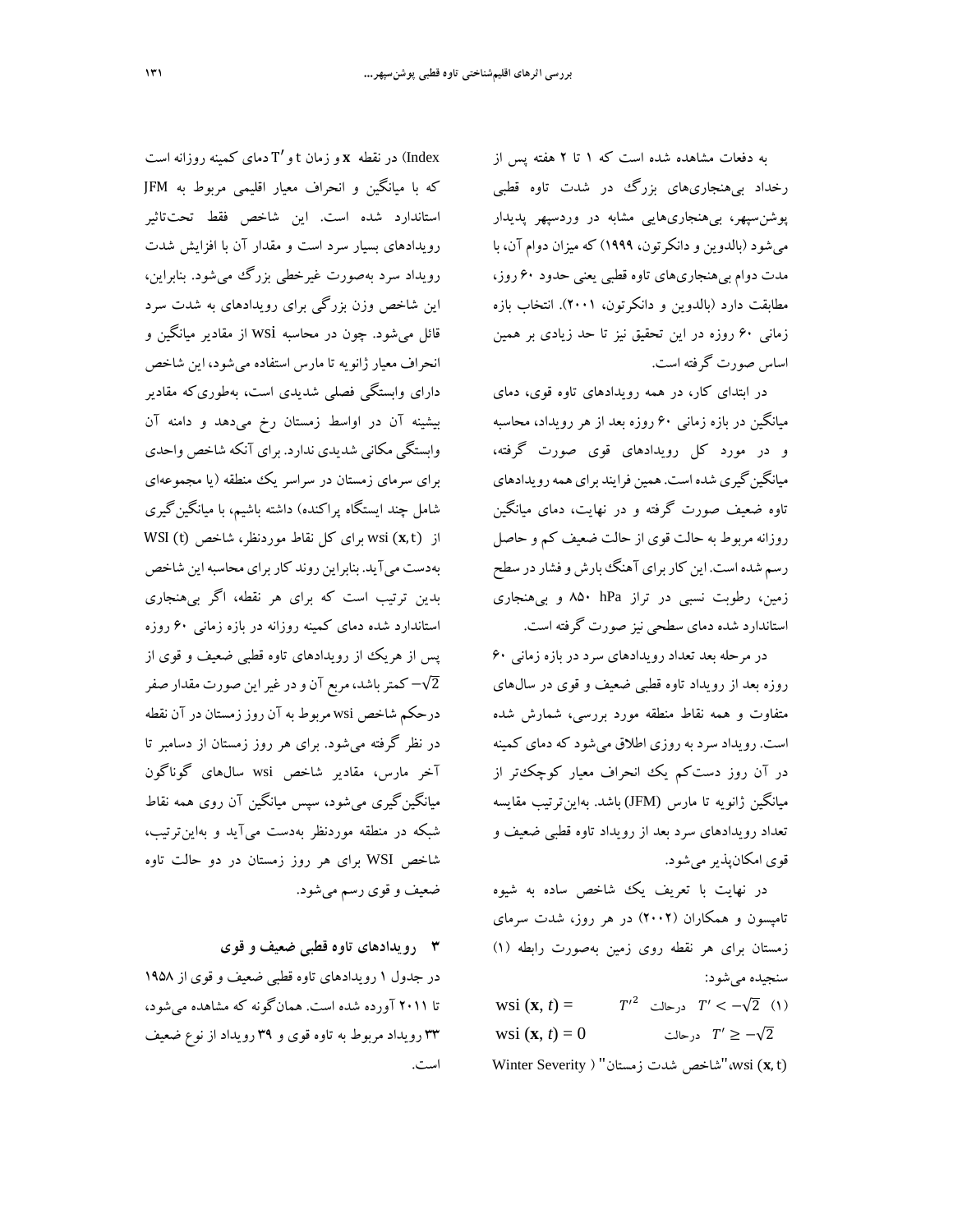| تاوه      |           |                               |                                         | تاوه      |           |                                  |                  | تاوه      |           |                        |              |
|-----------|-----------|-------------------------------|-----------------------------------------|-----------|-----------|----------------------------------|------------------|-----------|-----------|------------------------|--------------|
| ضعيف      | قوى       | روز سال                       | سال                                     | ضعيف      | قوى       | روز سال                          | سال              | ضعيف      | قوى       | روز سال                | سال          |
| $\bullet$ |           | $\mathfrak{c}\, \mathfrak{r}$ | 1990                                    |           | $\bullet$ | $\mathsf{v}\mathsf{\cdot}$       | 1951             | $\bullet$ |           | $\mathbf{Y} \wedge$    | 1901         |
|           | $\bullet$ | ۳٥١                           | ۱۹۹۵                                    | $\bullet$ |           | ۳٥٧                              | 1951             | $\bullet$ |           | $rr \cdot$             | 1901         |
|           | $\bullet$ | ٣٤                            | 199V                                    | $\bullet$ |           | $\mathfrak{o}\mathfrak{r}$       | 1979             | $\bullet$ |           | $\mathsf{V}\mathsf{E}$ | 1909         |
|           | ٠         | ۹٥                            | 199V                                    |           | ٠         | $\mathsf{v}$                     | 191.             | $\bullet$ |           | ۲                      | 197.         |
| $\bullet$ |           | ۳٥٨                           | 199V                                    |           | $\bullet$ | $Y \circ Y$                      | 191.             |           | $\bullet$ | YY                     | 197.         |
| ٠         |           | ٣٤٧                           | ۱۹۹۸                                    | ٠         |           | ٤٧                               | 1911             | $\bullet$ |           | ٣١٦                    | 197.         |
| $\bullet$ |           | $\mathfrak{o}$                | 1999                                    | $\bullet$ |           | ٢٤                               | 1917             | $\bullet$ |           | ٦٩                     | 1971         |
|           | $\bullet$ | ٣٦٤                           | ۱۹۹۹                                    |           | $\bullet$ | ۸                                | 19AT             | ٠         |           | ٤٦                     | 1977         |
|           | $\bullet$ | ٦٠                            | $\mathbf{y} \cdot \cdot \cdot$          |           | $\bullet$ | ۲۲                               | 1912             | $\bullet$ |           | $\gamma\gamma$         | 197r         |
| $\bullet$ |           | ۳٥۲                           | $\mathbf{y} \leftrightarrow \mathbf{y}$ | ٠         |           | ٣٦٣                              | 1912             |           | $\bullet$ | ٤١                     | 1972         |
| $\bullet$ |           | $\mathsf{\acute{e}v}$         | $\mathbf{Y} \cdot \cdot \mathbf{V}$     |           | $\bullet$ | 07                               | 1917             | $\bullet$ |           | rrq                    | 1970         |
| ٠         |           | $\mathop{\mathsf{rov}}$       | $Y \cdot \cdot Y$                       | ٠         |           | ۱۹                               | 19AY             | $\bullet$ |           | ٥٤                     | ۱۹٦٦         |
| $\bullet$ |           | $\mathsf{I}$                  | $\mathbf{Y} \cdot \cdot \mathbf{Y}$     | $\bullet$ |           | rr7                              | 19AY             |           | $\bullet$ | ۲٦                     | 197V         |
| $\bullet$ |           | $\mathsf{row}$                | $\mathbf{y} \cdot \mathbf{y}$           |           | $\bullet$ | $\mathbf{r}$                     | 19AA             |           | $\bullet$ | $\Lambda\mathrm{V}$    | 197V         |
|           | $\bullet$ | ror                           | $\mathbf{y} \cdot \cdot \mathbf{z}$     |           | $\bullet$ | $\tau$                           | 19 <sub>AA</sub> | $\bullet$ |           | $\tau$                 | 197V         |
| $\bullet$ |           | ۷۳                            | $Y \cdot \cdot 0$                       | $\bullet$ |           | ٥٩                               | ۱۹۸۹             |           | $\bullet$ | $\mathsf{v}\mathsf{r}$ | $197\lambda$ |
| $\bullet$ |           | $\mathcal{N}$                 | $\mathbf{y} \cdot \cdot \mathbf{y}$     |           | $\bullet$ | ٣٦٠                              | 1919             | $\bullet$ |           | $YY\wedge$             | $197\lambda$ |
| $\bullet$ |           | ٥٧                            | $\mathbf{Y} \cdot \cdot \mathbf{V}$     |           | $\bullet$ | ٩٤                               | ۱۹۹۰             | $\bullet$ |           | ۳٥٩                    | ۱۹٦۹         |
|           | $\bullet$ | ٢                             | $\mathbf{Y} \cdot \cdot \mathbf{A}$     | $\bullet$ |           | $\bm{\mathtt{Y}}\bm{\mathtt{V}}$ | 1991             | $\bullet$ |           | $\mathcal{N}$          | 19Y1         |
|           |           | $\bullet$                     | 4.17                                    |           |           | $\mathbf{17}$                    | 1997             |           |           | $\circ \vee$           | 19YY         |
|           | $\bullet$ | ۹۹                            | $y \cdot q$                             |           | $\bullet$ | $\mathcal{V}$                    | 1997             | $\bullet$ |           | $\mathbf{r}$ .         | 19Yr         |
|           | ٠         | $\boldsymbol{\wedge}$         | $\mathbf{Y} \cdot \mathbf{V} \cdot$     | $\bullet$ |           | ٣٦٤                              | ۱۹۹۳             |           | ٠         | ۱۹                     | 19V          |
|           | $\bullet$ | ٣٩                            | $Y \cdot 11$                            |           | $\bullet$ | ٦٠                               | 1992             |           | $\bullet$ | ٥١                     | 19V0         |
|           | ٠         | ٣٢٨                           | $\mathbf{Y} \cdot \mathbf{M}$           |           | ٠         | ٣٤٦                              | 1992             |           | ٠         | ٩                      | 1957         |

**جدول .1** رويدادهاي تاوه قطبي ضعيف و قوي از سال 1958 تا .2011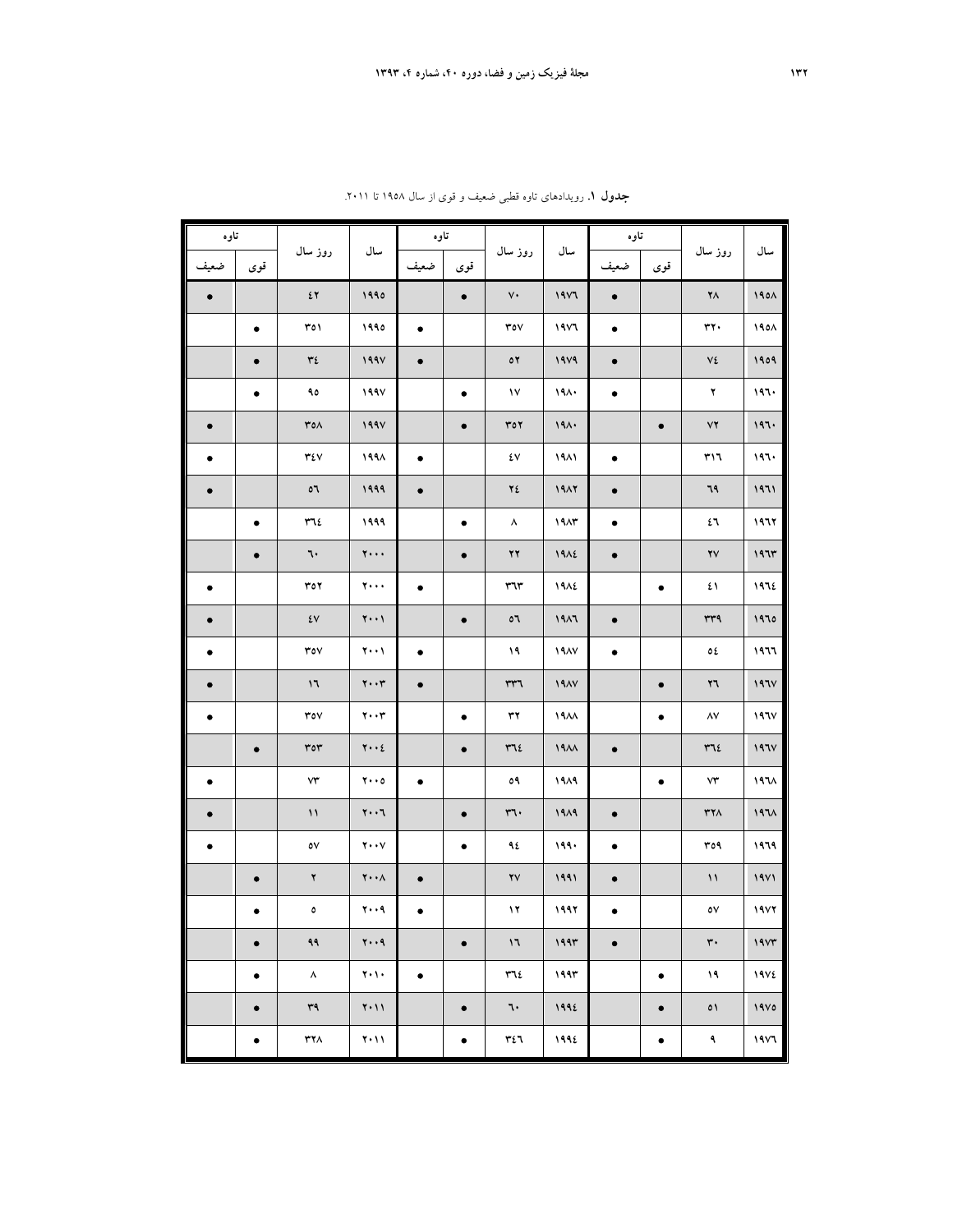



- **(ه)**
- **شكل .1** تفاوت ميانگين روزانه در دوره 60 روزه بعد از رويدادهاي تاوه قطبي ضعيف و قوي براي: (الف) دماي سطح زمين (برحسب درجه سلسيوس)، (ب) آهنگ بارش در سطح زمين (برحسب ، (ج) فشار سطح زمين (برحسب پاسكال)، (ج) فشار سطح زمين (برحسب پاسكال)،  $(10^{-6} \text{kg m}^{-2} \text{s}^{-1}$ (د) رطوبت نسبي در تراز hPa 850) برحسب درصد) و (ه) بيهنجاري دمايي سطح زمين (برحسب سلسيوس).

# **4 تفاوت ميانگينهاي روزانهدررويدادهاي تاوه قطبي**

تفاوت ميانگين روزانه دماي سطح زمين براي بازه زماني ۶۰ روزه بعد از رويدادهاي تاوه قطبي ضعيف و قوي در شكل -1الف آورده شده است. نتايج محاسبهاي مشابه روي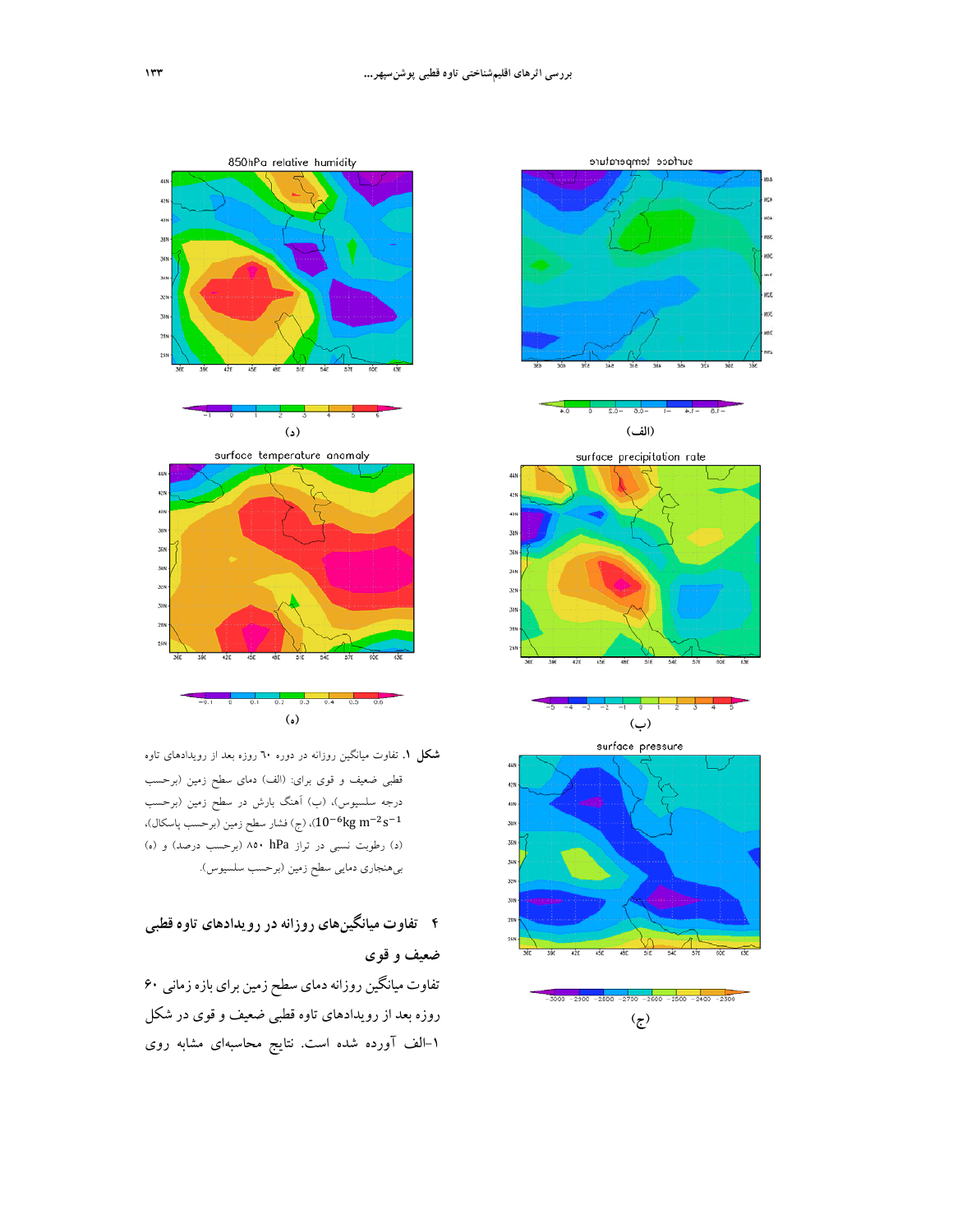اختلاف آهنگ بارش و فشار در سطح زمین، رطوبت نسببی درتراز hPa 850 وبيهنجاري استاندارد شدهدماي سطحي در شكلهاي -1ب تا -1هآورده شده است. درمورد شكل مربوط به بيهنجاري دما، بهجاي دماي سطح، بيهنجاري استاندارد شده آن بهكار رفته است. در استانداردسازي بيهنجاريها، از مقادير ميانگين بلندمدت و انحراف معيار دماي مربوط به همان ماه استفاده شده كه روز موردنظر در آن واقع بوده است.

در نقشه مربوط به دماي سطح (شكل ١–الف)، مشاهده ميشود كهدربيشترنقاط منطقهموردبررسي دماي ميانگين در حالت تاوه ضعيف، نسبت به حالت تاوه قوي، كاهش دارد. دو منطقه مجزا يكي شمالغرب و ديگري در سمت شرق كشور، برخلاف سايرنقاط، نسبت به حالت تاوه قوي، افزايش دما دارند كه ميزان آن خيلي زياد نيست. در شماليترين قسمت نقشه، بهويژه در سمت شرق، كاهش دماي شايان توجه ديده مي شود كه نشان از اين امر دارد كه بهطور كلي عرضهاي جغرافيايي بالاتر، بيشتر تحتتاثير نوسان شمالگان قرار ميگيرند.

با توجه به نقشه آهنگ بارش سطحي (شكل -1ب)، تفاضل وضعيت بارش بين دو حالت تاوه ضعيف وقوي در نقاط گوناگون منطقه، متفاوت است. آهنگ بارش در اين شكل برحسب $^{-2}$ s $^{-1}$   $^{-6}$ kg m $^{-2}$  ميلي متر در ماه است. بيشترين افزايش آهنگ بارش حالت تاوه ضعيف مربوط به غرب ايران و ناحيهاي در قسمت شمالي درياي خزر و بيشترين كاهش مربوط به قسمتهاي جنوب درياي سياه است. ميزان اين افزايش و كاهش بيشينه حدود 12/5 ميليمتردر ماه است.

در شكل ١–ج كه مربوط به فشار سطح است، همه نقاط منطقهدر حالت تاوه ضعيف، فشار سطحي كمتري نسبت به حالت تاوه قوي دارند كه اين كاهش فشار ميتواند تا 30 هكتوپاسكال باشد. نواحي جنوبي شكل كاهش فشار كمتري نشان ميدهند و بيشترين كاهش فشار در داخل

ايران مربوط به جنوبغرب كشور است.

در نقشه رطوبت نسبي تراز hPa 850) شكل -1د)، مشاهده ميشود كه در بيشتر نقاط منطقه، رطوبت نسبي در هنگام تاوه ضعيف بيشتر از تاوه قوي است؛ گرچه در چند نقطه كاهش جزئي رطوبت نسبي وجوددارد. ميزان افزايش رطوبت در بيشترين حالت حدود شش درصد است.

با بررسي نقشه مربوط به بيهنجاري دما (شكل -1 ه)، ديده ميشود كه اين بيهنجاريها تقريباً در سراسر منطقه موردنظر مثبت هستند و اين به آن معني است كه در حالت تاوه ضعيف، بيهنجاريهاي دمايي مثبت بيشتر از حالت قوي و شدت بيهنجاريهاي دمايي منفي كمتر از حالت قوي است.

## **5 تعداد رويدادهاي سرد و شاخص WSI در تاوههاي قطبي ضعيف و قوي**

لازم به ذكر است كه بايد بين تفاوت ميانگينهاي دمايي بين دو حالت تاوه قطبي ضعيف و قوي با تفاوت تعداد رويدادهاي حدي سرد بين اين دو حالت تمايز قائل شد؛ زيرا ممكن است دماي ميانگين يك حالت، عليرغم بيشتر بودن تعداد رويدادهاي سرد آن، بيشتر باشد. تفاوت تعداد رويدادهاي سردبين دو حالت تاوه ضعيف وقوي در شكل 2 نشان داده شده است. براي رسم اين نمودار، همانگونه كه پيش از اين اشاره شد، تعداد رويدادهاي سرد رخ داده در يك بازه زماني ۶۰ روزه بعد از هر رويداد تاوه قطبي ضعيف و همچنين قوي در همه نقاط شبكه موردنظر شمارش شده است. براي تعيين تعداد رويدادهاي سرد با شدتهاي متفاوت، مقادير گوناگوني براي اختلاف از ميانگين به منزله معيار رويداد سرد در نظر گرفته شده است و تعداد رويدادهاي مربوط به هريك، جداگانه شمارش و مقايسه شده است. در شكل -2الف، تعدادرويدادهاي سرد بدون در نظر گرفتن تفاوت تعداد رويدادهاي تاوه قطبي ضعيف و قوي در بازه زماني انتخابي آمده است؛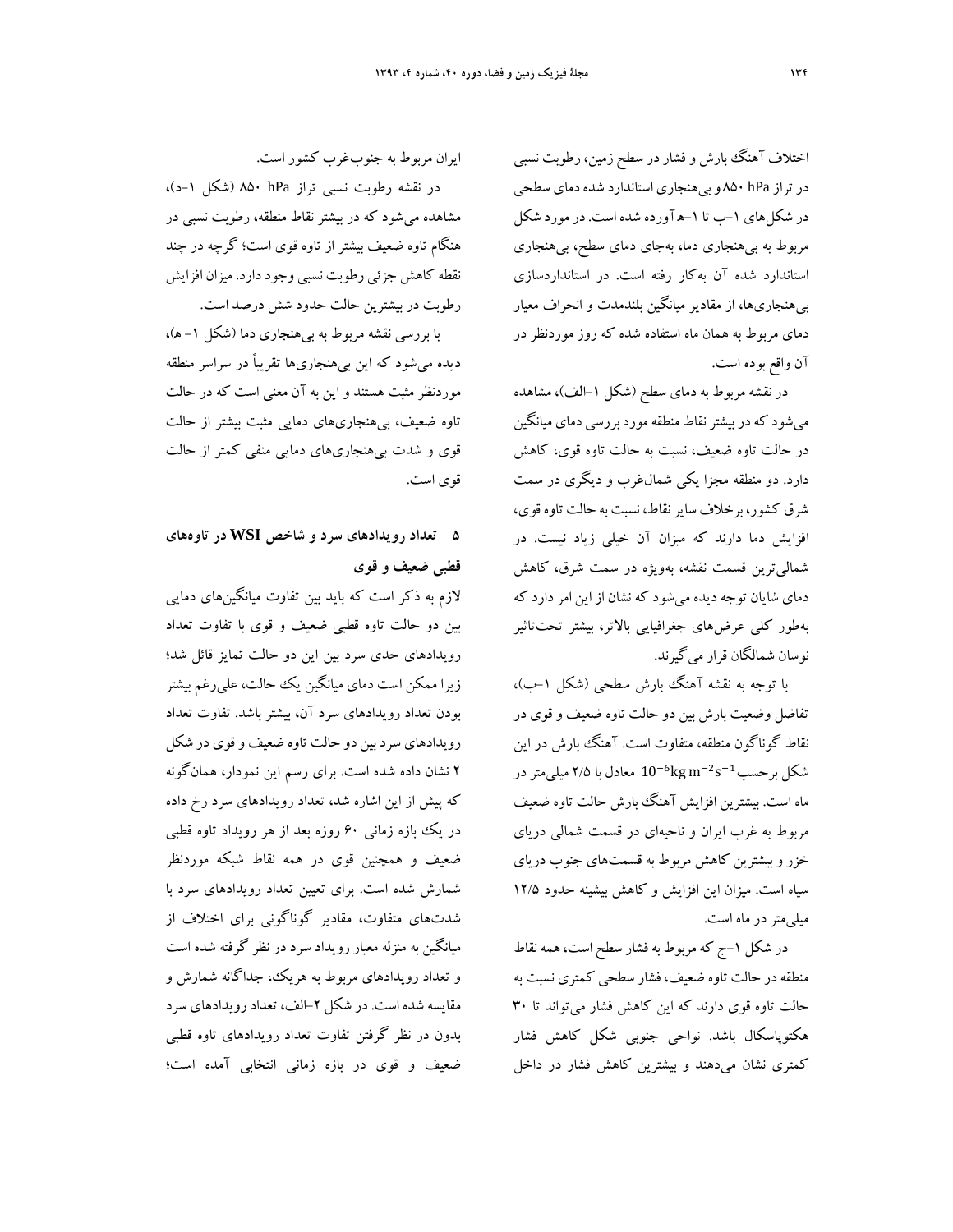درصورتيكه در شكل -2ب، تعداد رويدادهاي سرد بر تعدادرويدادهاي تاوه ضعيف يا قوي مشاهده شده تقسيم و بهعبارتي تعداد رويدادهاي سرد بهنجار شده است. اهميت اين تفكيك در مقايسه قسمتهاي (الف) و (ب) شكل 2 مشخص است. بيشتر بودن تعداد رويدادهاي سرد مشاهده شده در حالت تاوه ضعيف را كه در بخشي از شكل ٢-الف مشاهده ميشود، ميتوان به بيشتر بودن تعداد رويدادهاي تاوه قطبي ضعيف مشاهده شده در بازه زماني موردنظر در مقايسه با تاوه قوي نسبت داد.

با توجه به شكل -2ب، ديده ميشود كه تعداد رويدادهاي سرد در بازه زماني 60 روزه پس از وقوع هر رويداد تاوه قوي بيشتر از همين تعداد در حالت ضعيف است. همانگونه كه انتظار ميرود، هرچه شدت رويدادهاي سرد بيشتر ميشود، تعداد دفعات وقوع در هر دو حالت كاهش مييابد؛ بهطوريكه تعداد رويدادهاي سرد كه در آنها انحراف از ميانگين بيش از 6/5 انحراف معيار باشد، در هر دو حالت تاوه ضعيف و قوي كمتر از 1000 است (در نظر گرفتن اين نكته اهميت دارد كه تعداد رويدادهاي سرد 54 سال براي همه 117 نقطه داخل منطقه مورد بررسي با هم جمع شده و سهم هر نقطه از عدد پيشگفته بسيار كمتراست).

در اينجا امكان دارد اين پرسش مطرح شود كه آيا ميتوان با اطمينان بيان كرد كه اين ميزان اختلاف مشاهده شده بين تعداد رويدادهاي سرد گوناگون بعد از تاوه ضعيف و قوي، حاكي از تفاوت معنادار از ديدگاه آماري است. براي مثال تعداد رويدادهاي سردي كه با انحراف معيار 1/5 مشــخص شدهاند، در بازههــاي زمـاني پــس از رويدادهاي تاوه قوي 1547 و در مورد تاوه ضعيف 1328 بوده است (مقادير بهنجار شده موردنظر است). براي پاسخ به اين پرسش از آزمون تصادفيسازي (Randomization( يا مونتكارلو (ويلكس، 2011) استفاده ميكنيم. بدينمنظور هربار با جابهجا كردن تصادفي سالهايي كه در

آنها رويداد تاوه قطبي ضعيف و قوي ثبت شده بود، يك نمونه ساختگي از سالهاي گوناگون شامل تاوه ضعيف و قوي ايجاد ميشود و در اين نمونه، تعداد رويدادهاي سرد در بازه زماني 60 روزه بعد از رويداد تاوه ضعيف و قوي شمرده ميشود. با اين كاربهتعداددفعات زياد (1000 بار)، توزيعي از اختلاف تعداد رويدادهاي سرد حالت تاوه ضعيف و قوي بهدست ميآيد كه ميتوان از روي آن، با استفاده از آزمون يكطرفه (sided-one(، احتمال تصادفي بودن نمونه واقعي را برآورد كرد. نتايج حاكي از آن است كهبيشتربودن تعدادرويدادهاي سرددر حالت تاوه قوي به ميزان مشاهده شده، بسته به شدت رويداد با سطح اطميناني بين 92 تا 99 درصد غير تصادفي است. بهطوركلي سطح اطمينان براي رويدادهاي سرد شديدتر كه به دفعات كمترى رخ ميدهند، كمتر است.

در شكل ۳، شاخص WSI در دو حالت تاوه قطبي ضعيف و قوي براي كل نقاط شبكه انتخابي رسم شده است. براي حذف اُفتوخيزهاي داراي بسامد زياد، بهمنظور حصول تصويري روشن از روند كلي تغييرات شاخص WSI، پالايه لنكزوس 31 نقطهاي اِعمال شده است (ديوشان، 1979).

در شكل ٣، منحني خط پيوسته (محور قائم سمت چپ) شاخص WSI ومنحني خطچين (محور قائم سمت راست) ميانگين بلندمدت اين شاخص را از روزاول دسامبرتا آخر مارس نشان ميدهد. درنمودارمربوط به حالت قوي (شكل -3الف)، به علت كوچك بودن اندازه نمونه (كم بودن تعداد رويدادهاي تاوه قوي در اوايل دسامبر سالهاي متفاوت)، بايد از مقادير شاخص مربوط به روز اول تا روز 18 دسامبر چشمپوشي شود (در اين روزهارويدادهاي تاوه قوي در كمتر از ۵ سال رخ داده است). دامنه يا همان مقدار عددي اين شاخص به تنهايي اهميت ندارد و فقط مقايسه حالتهاي گوناگون (تاوه ضعيف و قوي) موردنظر است. همانگونه كه انتظار ميرود، در هر دو نمودار، بيشينه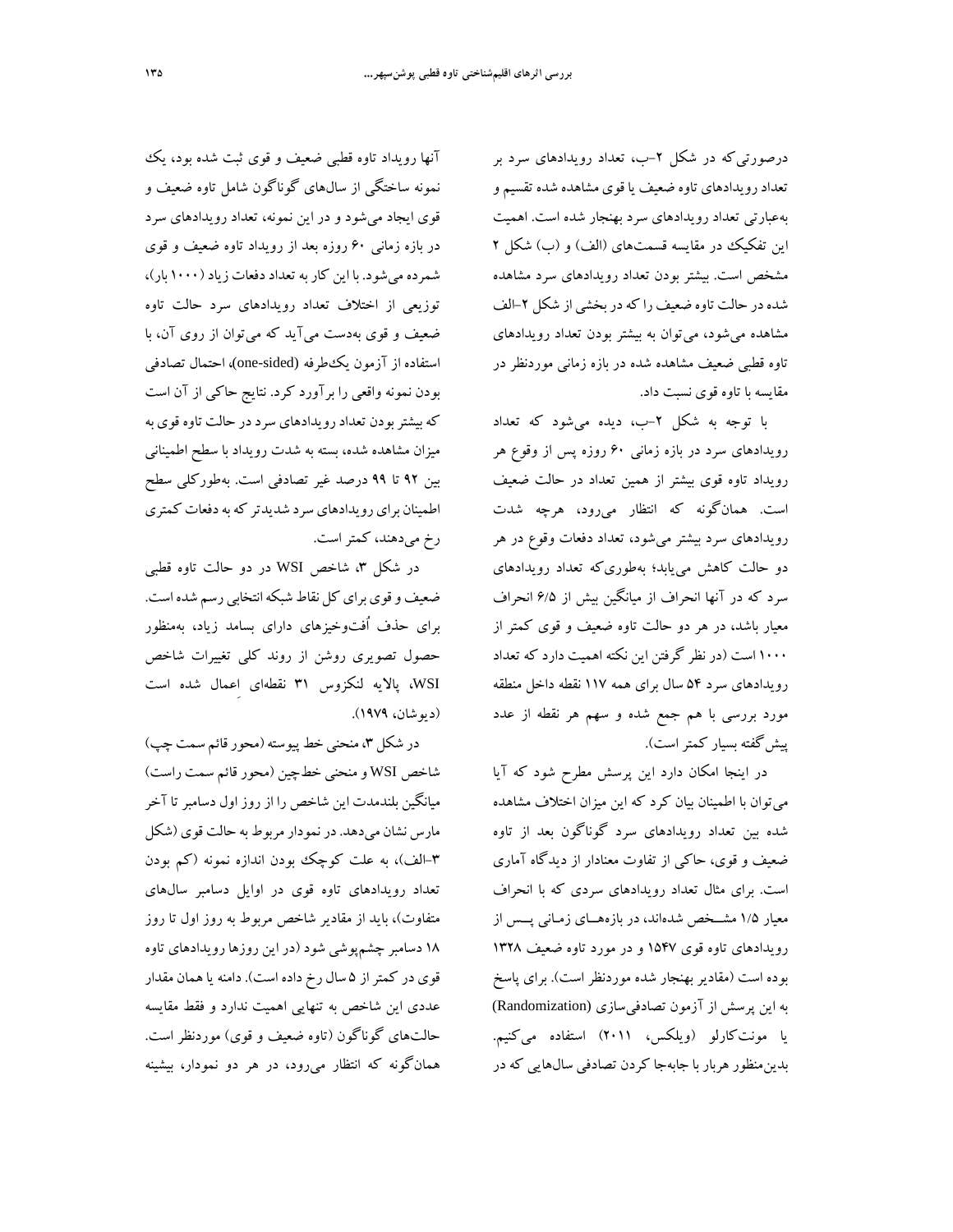شاخص در اواسط تا اواخر ژانويه يعني زماني مشاهده ميشود كه كمترين دماها در كل JFM وجود دارد. با مقايسه اين دو نمودار با يكديگر و نيز وضعيت شاخص WSI اقليمي، ديده ميشود كه در حالت تاوه ضعيف، منحني شاخص WSI زير منحني شاخص اقليمي و در حالت تاوه قوي، بالاي منحني شاخص اقليمي قرار دارد؛

بنابراين در حالت تاوه ضعيف، شدت سرماي زمستان نسبت به ميانگين بلندمدت و نيز نسبت به حالت تاوه قوي كمتر است. علت اين امر را ميتوان به كمتر بودن تعداد رويدادهاي سرد در حالت تاوه ضعيف نسبت به حالت تاوه قوي در منطقه موردنظر (شكل 2) نسبت داد.





**شكل .2** (الف) تعداد رويدادهاي سرد و (ب) تعداد بهنجارشده رويدادهاي سرد در فاصله زماني 60 روزه بعد از رويداد تاوه ضعيف و قوي بهصورت تابعي از بيهنجاري استاندارد شده دماي كمينه روزانه به منزله معيار رويداد سرد.



**شكل .3** مقادير روزانه شاخص WSI بهصورت تابعي از روز براي فاصله زماني 60 روزه پس از رويداد تاوه: (الف) قوي و (ب) ضعيف. منحنيهاي خطچين (محور قائم سمت راست) شاخص WSI اقليمي را نشان ميدهند.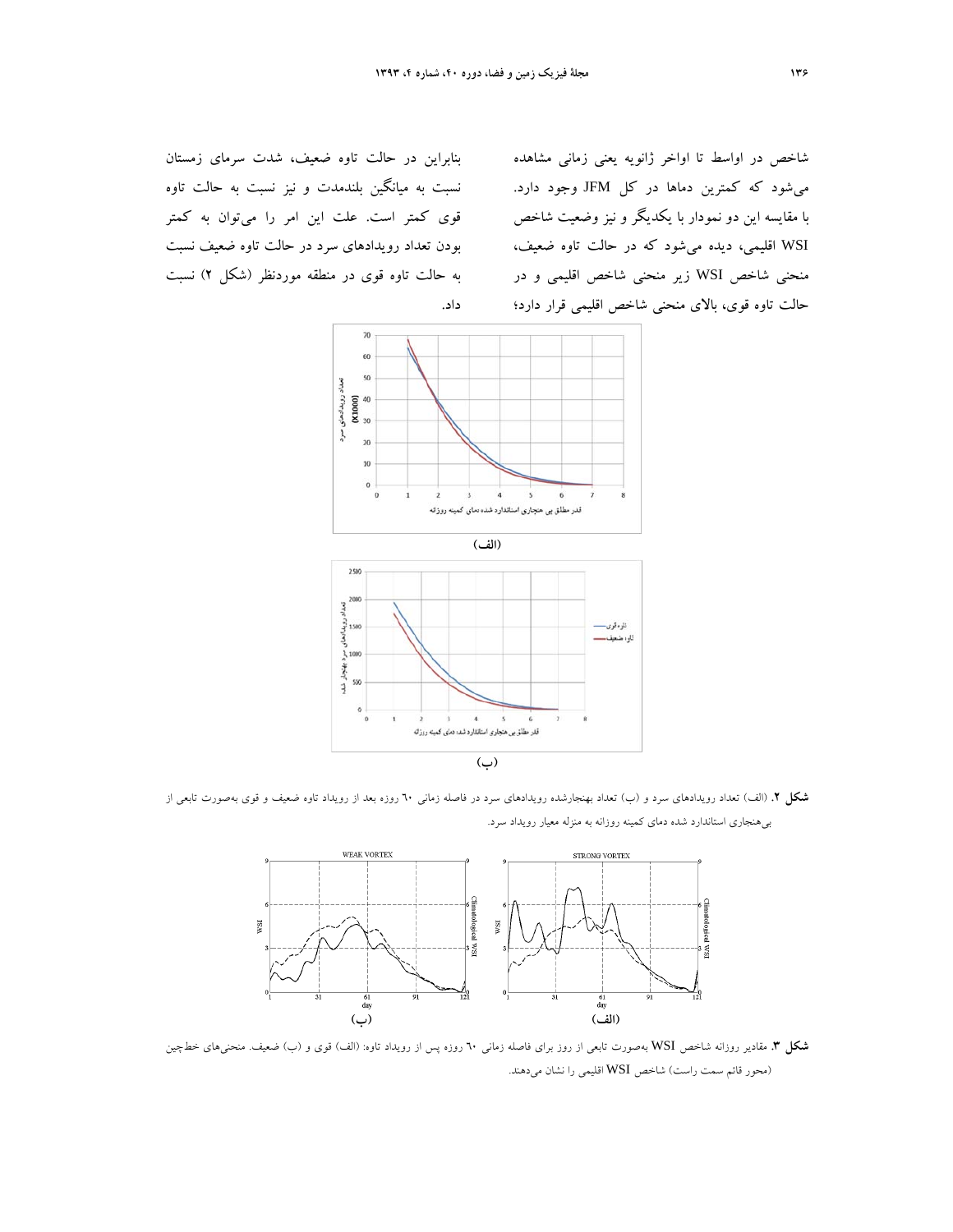**6 نتيجهگيري**  در اين مقاله بهمنظور بررسي اثر تاوه قطبي پوشنسپهر بر وضعيت آبوهواي منطقهاي شامل ايران، رويدادهاي تاوه قطبي ضعيف وقوى در دادههاي بازتحليل NCEP/NCAR بين سالهاي 1958 تا 2011 مشخص شده است. سپس در بازههاي زماني 60 روزه پس از رويدادهاي تاوه ضعيف و قوي، برخي كميتها از قبيل دماي ميانگين روزانه، فشار و آهنگ بارش در سطح زمين، رطوبت نسبي تراز ۸۵۰ ۸۵۰ و همچنين تعداد رويدادهاي سرد و شاخص شدت زمستان (كه هر دو با استفاده از دماي كمينه روزانه تعريف ميشوند) مقايسه شده است. بهعلاوه، آزمون مونتكارلو نيز براي حصول اطمينان از معناداري تفاوت مشاهده شده در تعداد رويدادهاي سرد صورت گرفته است.

با بررسي نقشههاي تركيبي دماي روزانه سطح زمين مشخص ميشود كه در بيشتر نقاط منطقه مورد بررسي، دماي ميانگين بهدنبال رويدادهاي تاوه قطبي ضعيف، نسبت به تاوه قوي، كاهش نشان ميدهد. همچنين نقشههاي فشار سطحي نيز حاكي از كاهش فشار در حالت تاوه قطبي ضعيف در كل منطقه است كه ممكن است با افزايش مشاهده شده در رطوبت نسبي تراز hPa 850 كه در بيشتر نقاط كشور در حالت تاوه ضعيف رخ ميدهد، در ارتباط باشد.

افزايش بيهنجاري دماي سطحي در كل منطقه براي حالت تاوه ضعيف پوشنسپهر، نشاندهنده بيشتر بودن رويدادهاي سرد در حالت تاوه قوي است كه در شكل 2 مشاهده شد.آزمون مونتكارلو نيزمعناداري آن را با سطح اطمينان قابلتوجهي تاييد ميكند. اين فراواني رويدادهاي سرد در حالت تاوه قوي است كه سبب ميشود شاخص شدت زمستان (WSI (كه با توان دوم بيهنجاري دما متناسب است، در حالت تاوه قوي بزرگتر از حالت تاوه ضعيف باشد.

بهطور كلي، شدت تاثير تاوه قطبي پوشنسپهر در اقليم منطقه مورد بررسيس، نسبت به شمال آسيا و امريكا كمتر است و اين يافته با مقايسه نتايج حاصل از اين پژوهش و نتايج تامپسون و همكاران (2002)، مثلاً در زمينه اختلاف دماي ميانگين در دو حالت تاوه ضعيف و قوي، بهخوبي مشاهده ميشود. بااينحال، با توجه به تاثيرپذيري مشاهده شده كميتهاي گوناگون هواشناختي از شدت تاوه قطبي در پژوهش حاضر، به نظر ميرسد كه در دستيابي به دقت زيادپيشبيني، بهويژه در پيشبينيهاي بلندمدت،درمنطقه ايران نيز نميتوان از تاثيرات پوشنسپهر و تاوه قطبي كه بارزترين پديده آن و نماينده بخش عمده وردايي در عرضهاي بالاتراست، چشم پوشيد.

**مراجع** ميرركني، س. م،. ،1389 تحليل ديناميكي- آماري وردايي دروني پوشنسپهر بر مبناي مدلها و فرايافتهاي عددي، رساله دكتري هواشناسي، مؤسسه ژئوفيزيك دانشگاه تهران.

- Baldwin, M. P. and Dunkerton, T. J., 1999, Propagation of the Arctic Oscillation from the stratosphere to the troposphere, J. Geophys. Res., **104**, 30937-30946.
- Baldwin, M. P. and Dunkerton, T. J., 2001, Stratospheric harbingers of anomalous weather regimes, Science, **294**, 581-584.
- Baldwin, M. P., Thompson, D. W. J., Shuckburgh, E. F., Norton, W. A. and Gillett, N. P., 2003, Weather from the stratosphere? Science, **301,**  317-319.
- Charlton, A. J. and Polvani, L. M., 2007, A new look at stratospheric sudden warmings. Part I: climatology and modeling benchmarks, J. Clim., **20**, 449-469.
- Duchon, C. E., 1979, Lanczos filtering in one and two dimensions, J. Appl. Meteor., **18**, 1016- 1022.
- Esler, J. G. and Scott, R. K., 2005, Excitation of transient Rossby waves on the stratospheric polar vortex and the barotropic sudden warming, J. Atmos. Sci., **62**, 3661-3682.
- Gillett, N. P., Kell, T. D. and Jones, P. D., 2006, Regional climate impacts of the southern